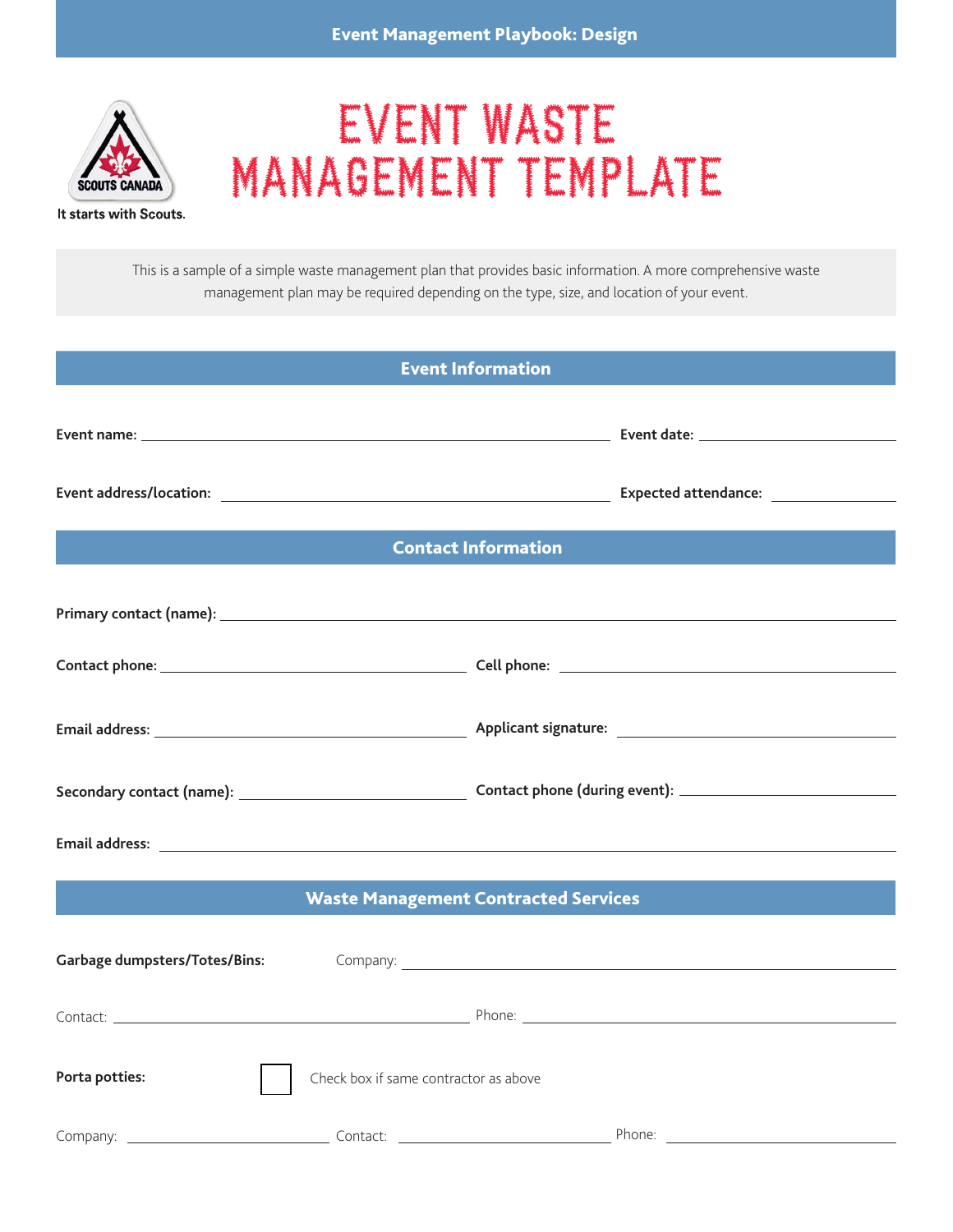## Waste management plan

#### Waste management commitment

- Every effort will be made to encourage waste diversion through the provision of an adequate number of clearly labeled receptacles for garbage, recyclables, and compost waste on each event day. Furthermore, the event will ensure that all requirements outlined in the provincial and municipal bylaws are adhered to including ensuring all receptacles are emptied into wildlife-resistant containers by midnight on each day of the event or removed same-day by the contracted provider.
- All event vendors (e.g. food trucks) will be notified of our waste management plan, specifically that they are expected to support the waste diversion efforts including the safe disposal of grey water and cooking oils.
- All waste brought on-site will be removed following the event (on the last day of the event), including a thorough site clean to ensure all waste is removed from the event grounds as well as the immediate surrounding area (e.g. approx. 100 feet radius surrounding the event site).
- There will be a sufficient number of washrooms to ensure there is a minimum of one washroom (e.g. porta potty) for every 100 people attending the event.
- The event will ensure safe potable and/or bottled drinking water is provided at the event, that water is not drawn from un-permitted water receptacles (e.g. public taps located on-site or near-by), and ensure all provincial and municipal health and safety requirements are met for water and food services.

#### Waste management goals

- Achieve 100% diversion of recyclables.
- Reduce general waste by 50%.
- Return the event site to its original (or better) condition within 12 hours of the event.

#### Requirements

Your plan details must include:

- Disposal bin placement (if you are arranging for a disposal bin). A site plan showing the disposal bin's location(s) and all recycling and waste container locations.
- Information about private company hired to clean up. Your plan must list the company name, contact person and phone number. In addition, include the time you have hired them to do the clean-up. A copy of the contract is required.
- How your waste management plan will be communicated to vendors, volunteers and attendees.

### Waste collection, bins and materials

**Private company name: Contact name: Contact name: Contact name: Contact name: Contact phone: Cell phone: Number of hired staff: Number of volunteers:**

#### **Waste receptacles provided for the event are as follows:**

| Garbage Dumpsters | Garbage Totes  | Garbage Bins  | <b>Recycling Dumpsters</b> |
|-------------------|----------------|---------------|----------------------------|
| Recycling Totes   | Recycling Bins | Compost Totes | Compost Bins               |

¨ **Check this box if you are managing your own waste** (e.g., using residential bins, managing litter with volunteers, etc.)